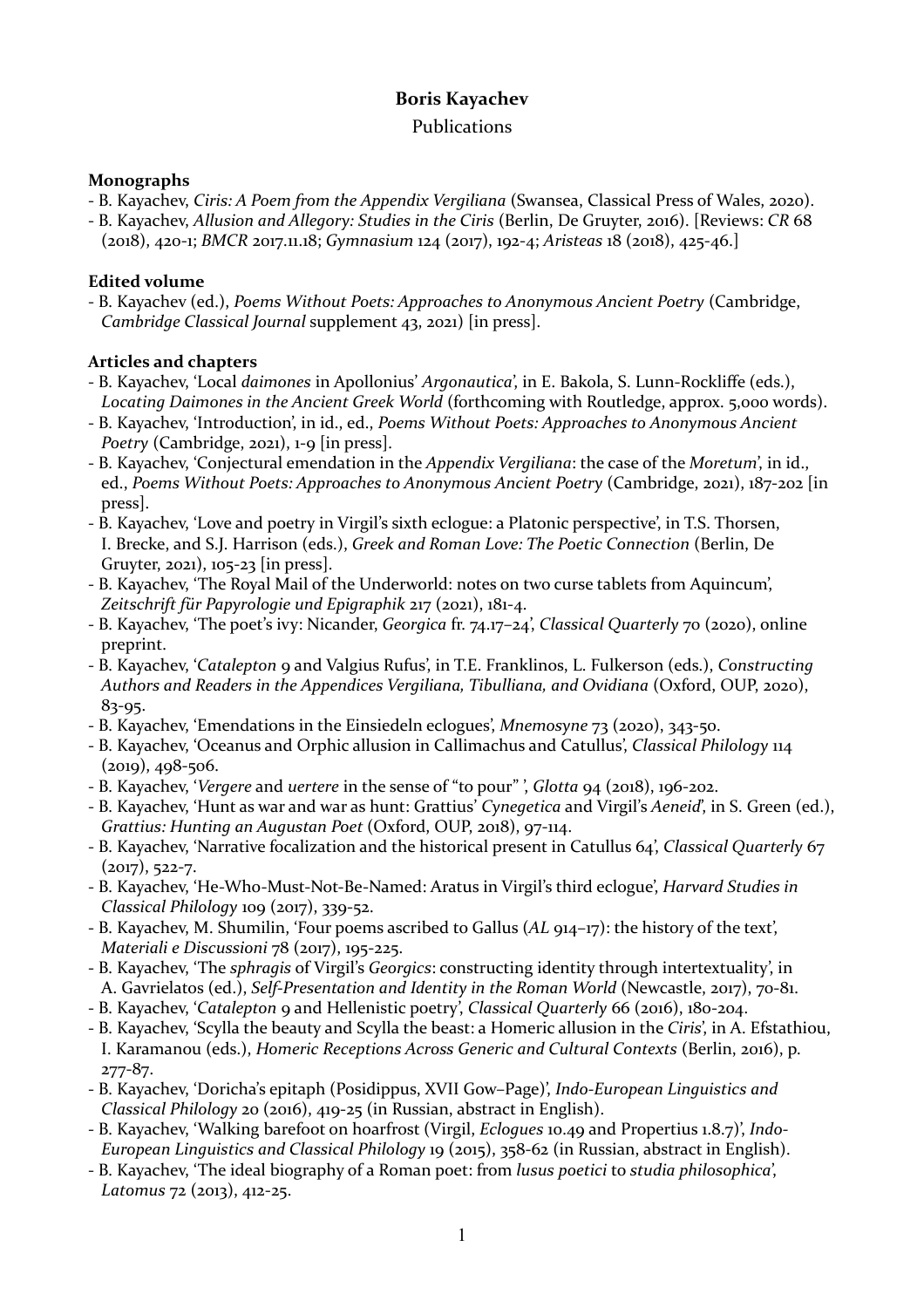- B. Kayachev, 'The so-called Orphic gold tablets in ancient poetry and poetics', *Zeitschrift für Papyrologie und Epigraphik* 180 (2012), 17-37.
- B. Kayachev, *'Ille ego qui quondam*: genre, date, and authorship', *Vergilius* 57 (2011), 75-82.
- B. Kayachev, 'Odyssea 9.31: damnavit Propertius (On Prop. 3.12.23-38)', *Indo-European Linguistics* and *Classical Philology* 13 (2009), 273-88 (in Russian, abstract in English).
- B. Kayachev, 'The golden lamp: a Homeric hapax in Virgil's *Aeneid*', *Centaurus: studia classica et mediaevalia* 5 (2008), 24-48, 311 (in Russian, abstract in English).
- B. Kayachev, 'The poetics of allusion in Lactantius' *De ave Phoenice*', E.D. Matusova, O.M. Rosenblum (eds.), Memory Work (Moscow, 2008), 66-74 (in Russian).
- B. Kayachev, 'Die homerische Formel εἴδωλα καμόντων bei den römischen Dichtern', *Rheinisches Museum* 151 (2008), 245-58.

## **Shorter** notes

- B. Kayachev, '*Moretum* 45: an emendation', *Classical Philology* (accepted for publication, approx. 2,000 words).
- B. Kayachev, 'A green sky and a green sun? (Pliny, *NH* 17,74 and Manilius 2.941)', *Classical Quarterly*  $71$  (2021), accepted for publication (approx. 1,500 words).
- B. Kayachev, 'A note on the curse tablet against Artemidorus the physician (*SEG* 14.615)', *Zeitschrift für Papyrologie und Epigraphik* 217 (2021), 179-80.
- B. Kayachev, 'Columella 10.101: two emendations', *Classical Quarterly* 70 (2020), online preprint.
- B. Kayachev, '[Tibullus] 3.7.175: an emendation', *Classical Ouarterly* 70 (2020), online preprint.
- B. Kayachev, '*Moretum* 8: an emendation', *Glotta* 96 (2020), 119-23.
- B. Kayachev, '*Moretum* 20: an emendation', *Prometheus* 46 (2020), 133-5.
- B. Kayachev, 'Apollonius Rhodius 1.103: an emendation', *Prometheus* 46 (2020), 132-3.
- B. Kayachev, 'Germanicus, *Aratus* fr. 4.30: an emendation', *Mnemosyne* 73 (2020), 1037-8.
- B. Kayachev, '*Ciris* 156: an emendation', *Classical Philology* 114 (2019), 292-5.
- - B. Kayachev, '*Ciris* 471: a conjecture', *Hermes* 147 (2019), 117-18.
- B. Kayachev, 'Disastrous earthquakes in Lucretius and the *Sibylline Oracles*', *Classical Quarterly* 68  $(2018)$ , 333-6.
- B. Kayachev, 'The aura of Homer in Propertius 1.16', *Classical Philology* 113 (2018), 482-5.
- B. Kayachev, '*Chorda*: a Homeric hapax in Ovid's *Metamorphoses*', *Rivista di Filologia e Istruzione Classica* 146 (2018), 144-50.
- - B. Kayachev, '*Myricae*: a Homeric hapax in Ovid's *Metamorphoses*', *Mnemosyne* 71 (2018), 182-5.
- B. Kayachev, 'Silius Italicus 12.685: an emendation', *Mnemosyne* 71 (2018), 702-5.
- - B. Kayachev, 'Horace, *Epistles* 2.1.31: a textual note', *Philologus* 162 (2018), 366-7.
- B. Kayachev, 'Catullus 64,71: a textual note', *Paideia* 73 (2018), 891-3.
- - B. Kayachev, '*Dirae* 15: an emendation', *Classical Quarterly* 68 (2018), 725-8.
- B. Kayachev, '*Moretum* 70: an emendation', *Symbolae Osloenses* 92 (2018), 150-5.
- B. Kayachev, '*Ciris* 68: an emendation', *Museum Helveticum* 75 (2018), 88-9.
- B. Kayachev, '*Ciris* 79: an emendation', *Eikasmos* 29 (2018), 365-7.
- B. Kayachev, '*Ciris* 118: an emendation', *Eos* 95 (2018),123-6.
- - B. Kayachev, '*Ciris* 218: an emendation', *Myrtia* 33 (2018), 407-9.
- - B. Kayachev, '*Ciris* 265: an emendation', *Classical Quarterly* 68 (2018), 728-30.
- B. Kayachev, '*Ciris* 301: an emendation', *Philologus* 162 (2018), 181-2.
- B. Kayachev, '*Ciris* 478: an emendation', *Invigilata Lucernis* 40 (2018), 55-7.
- B. Kayachev, *'Ciris* 73: an emendation', *Mnemosyne* 70 (2017), 889-90.
- B. Kayachev, '*Ciris* 86: an emendation', *Prometheus* 43 (2017), 135-6.
- B. Kayachev, '*Ciris* 90: an emendation', *Paideia* 72 (2017), 611-14.
- - B. Kayachev, '*Ciris* 121: an emendation', *Philologus* 161 (2017), 340-2.
- B. Kayachev, '*Ciris* 175: an emendation', *Acta Classica* 60 (2017), 173-7.
- - B. Kayachev, '*Ciris* 204: an emendation', *Arctos* 51 (2017), 111-13.
- B. Kayachev, '*Ciris* 288: an emendation', *Classical Quarterly* 67 (2017), 317-19.
- - B. Kayachev, '*Ciris* 315: an emendation', *Eranos* 108 (2017), 111-15.
- - B. Kayachev, '*Ciris* 383: an emendation', *Listy Filologické* 140 (2017), 451-4.
- B. Kayachev, 'Catullus 64.291: a textual note', *Classical Quarterly* 66 (2016), 790-4.
- B. Kayachev, 'Tyrtaeus in Virgil's first eclogue', *Classical Quarterly* 66 (2016), 796-9.